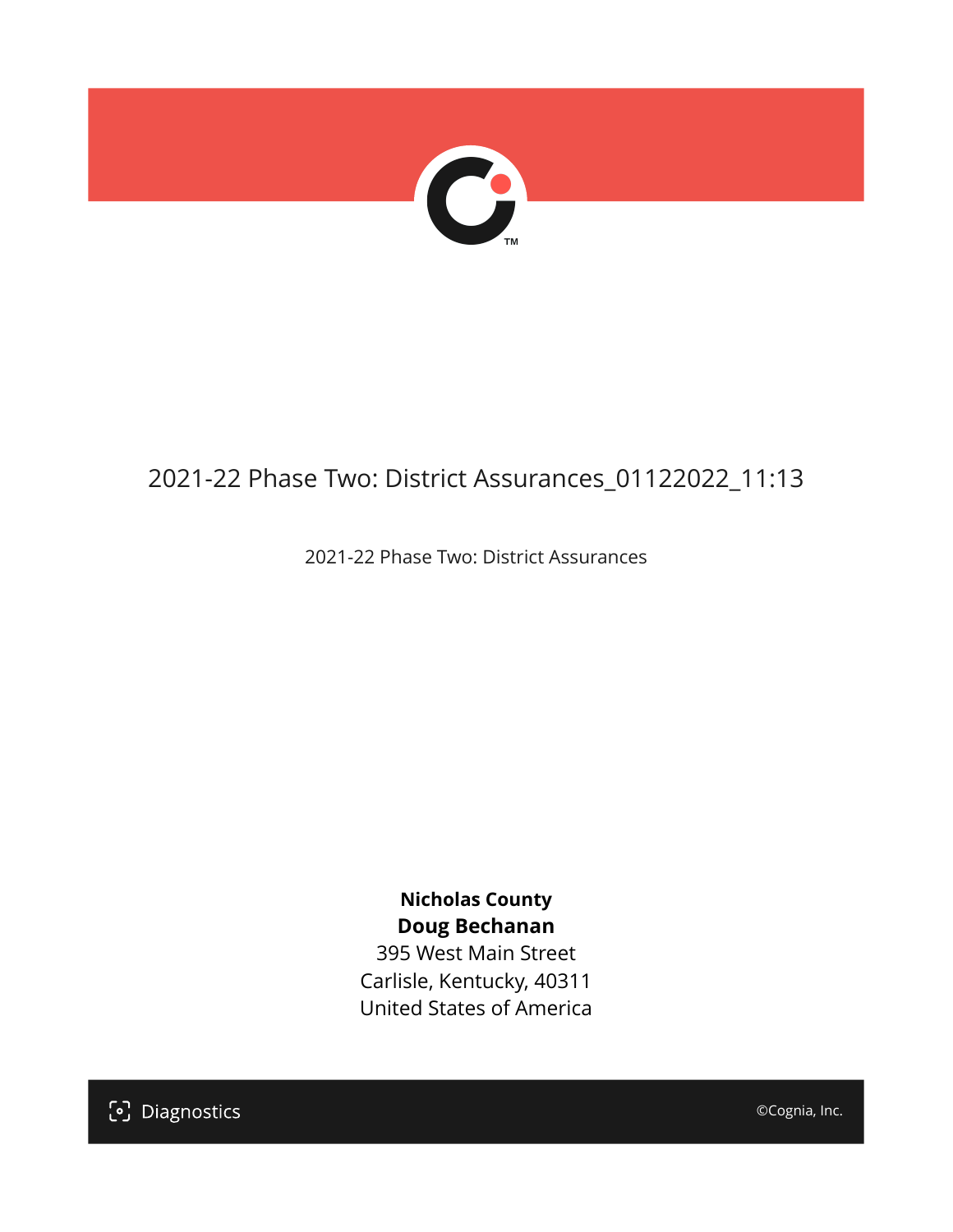#### **Table of Contents**

| 2021-22 Phase Two: District Assurances |  |
|----------------------------------------|--|
|                                        |  |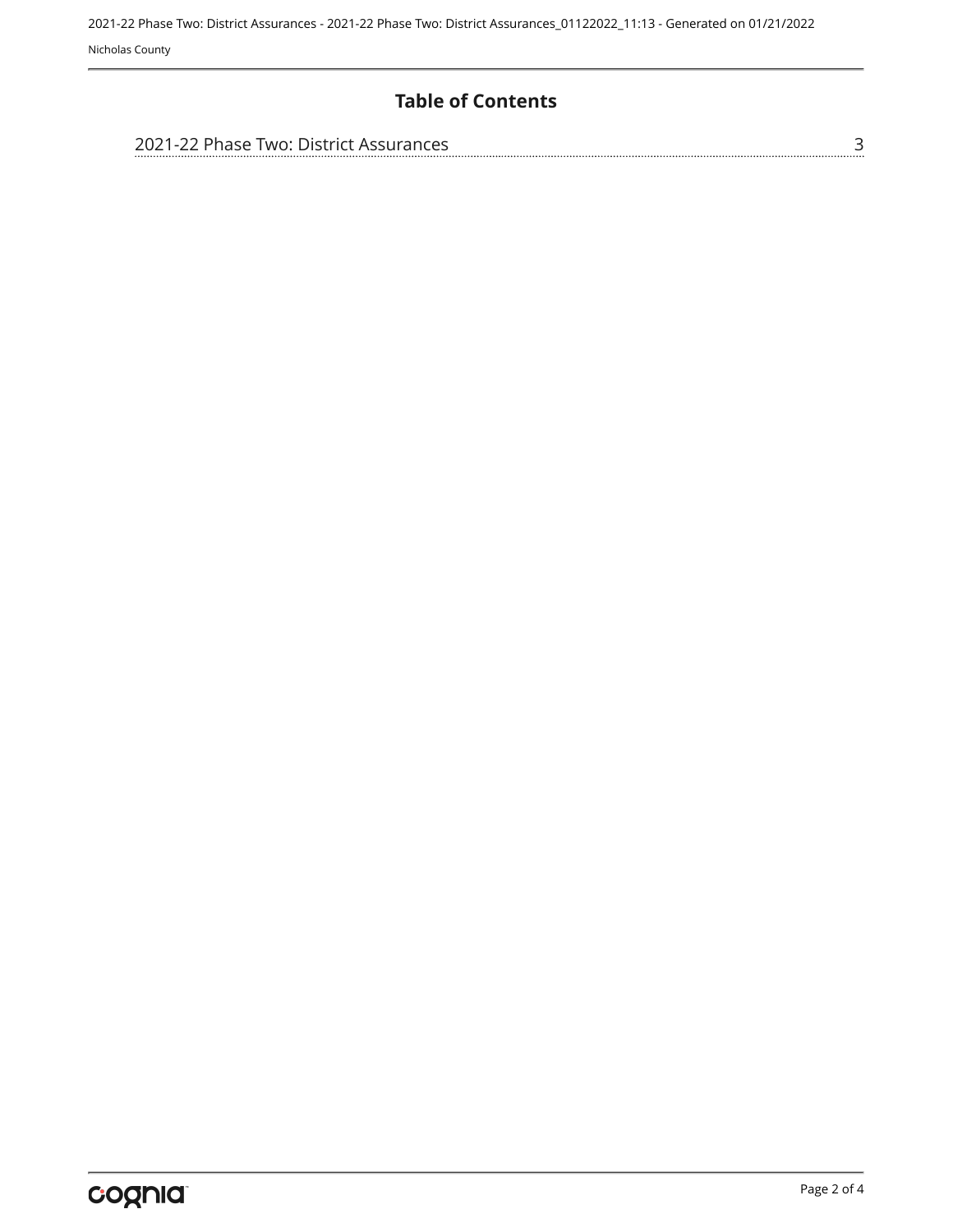### <span id="page-2-0"></span>**2021-22 Phase Two: District Assurances**

#### Introduction

Assurances are a required component of the CDIP process (703 KAR 5:225). Please read the assurance and indicate whether your district complies by selecting the appropriate response (Yes, No or N/A). If you wish to provide further information or clarify your response, space for comments is provided. Comments are optional. You may upload any supporting documentation as needed.

#### District Assurances

The district hereby ensures that the FY 2021-2022 District Funding Assurances have been signed by the local superintendent, submitted to the Kentucky Department of Education, and remain on file with the local board of education.

 **Yes** No N/A **COMMENTS**